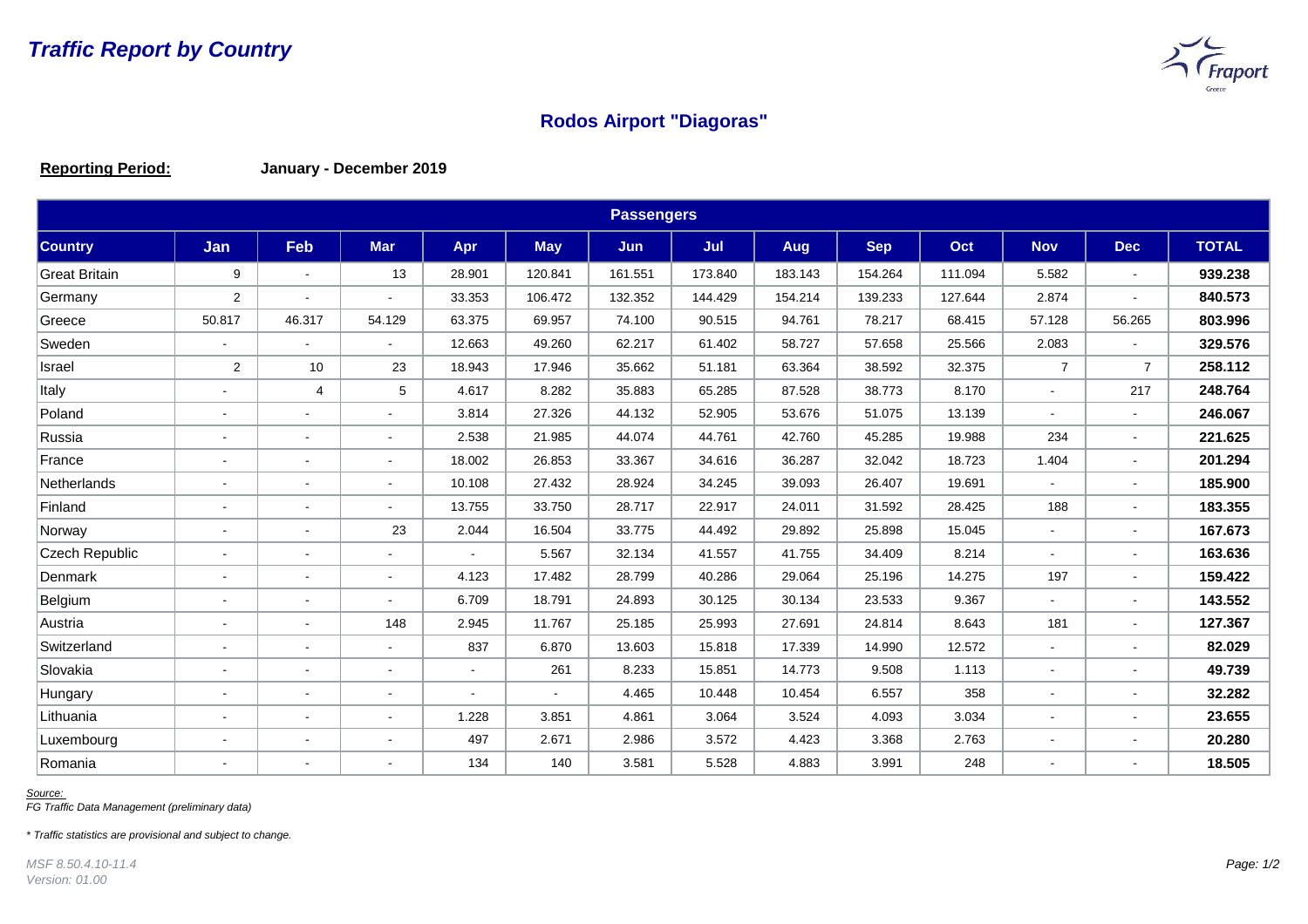## *Traffic Report by Country*



| <b>Passengers</b>      |                          |                          |                          |                          |                |            |           |           |            |                          |                          |                          |              |
|------------------------|--------------------------|--------------------------|--------------------------|--------------------------|----------------|------------|-----------|-----------|------------|--------------------------|--------------------------|--------------------------|--------------|
| <b>Country</b>         | Jan                      | Feb                      | <b>Mar</b>               | Apr                      | <b>May</b>     | <b>Jun</b> | Jul       | Aug       | <b>Sep</b> | Oct                      | <b>Nov</b>               | <b>Dec</b>               | <b>TOTAL</b> |
| Serbia                 | $\blacksquare$           | $\,$ $\,$                | $\blacksquare$           | $\overline{\phantom{a}}$ | $\sim$         | 1.993      | 4.173     | 4.512     | 2.934      | $\overline{\phantom{a}}$ | $\overline{\phantom{a}}$ | $\overline{\phantom{a}}$ | 13.612       |
| Ukraine                | $\overline{\phantom{0}}$ | $\,$ $\,$                | $\overline{\phantom{a}}$ | $\overline{\phantom{a}}$ | 295            | 2.638      | 3.555     | 3.649     | 3.379      | $\sim$                   | $\,$ $\,$                | $\overline{\phantom{a}}$ | 13.516       |
| Ireland                | $\blacksquare$           | $\blacksquare$           | $\blacksquare$           | $\blacksquare$           | 1.039          | 3.328      | 3.329     | 3.293     | 2.516      | $\overline{\phantom{a}}$ | $\overline{2}$           | $\,$ $\,$                | 13.507       |
| Cyprus                 | $\overline{\phantom{a}}$ | $\blacksquare$           | $\overline{7}$           | $\overline{7}$           | $\overline{7}$ | 955        | 4.360     | 5.200     | 2.571      | 395                      | $\sim$                   | $\overline{2}$           | 13.504       |
| Latvia                 | $\overline{\phantom{0}}$ | $\blacksquare$           | $\overline{\phantom{a}}$ | 159                      | 2.154          | 2.895      | 1.228     | 2.175     | 2.516      | 1.535                    | $\overline{\phantom{a}}$ | $\overline{\phantom{a}}$ | 12.662       |
| Estonia                | $\overline{\phantom{0}}$ | $\blacksquare$           | $\overline{\phantom{a}}$ | 509                      | 2.574          | 1.991      | 1.396     | 1.717     | 1.384      | 857                      | $\overline{\phantom{a}}$ | $\overline{\phantom{a}}$ | 10.428       |
| Slovenia               | $\blacksquare$           | $\blacksquare$           | $\blacksquare$           | $\sim$                   | 308            | 1.326      | 1.662     | 2.148     | 1.175      | 424                      | $\overline{\phantom{a}}$ | $\,$ $\,$                | 7.043        |
| Armenia                | $\blacksquare$           | $\blacksquare$           | $\blacksquare$           | $\blacksquare$           | $\blacksquare$ | 10         | 1.966     | 2.269     | $\,$ $\,$  | $\overline{\phantom{a}}$ | $\,$ $\,$                | $\,$ $\,$                | 4.245        |
| Lebanon                | $\sim$                   | $\blacksquare$           | $\blacksquare$           | $\blacksquare$           |                | 18         | 1.302     | 2.080     | 327        | $\sim$                   | $\sim$                   | $\overline{\phantom{a}}$ | 3.728        |
| Belarus                | $\blacksquare$           | $\blacksquare$           | $\blacksquare$           | $\sim$                   | 125            | 499        | 717       | 736       | 742        | 127                      | $\overline{\phantom{a}}$ | $\overline{\phantom{a}}$ | 2.946        |
| <b>Other Countries</b> | $\overline{7}$           | $\overline{\phantom{a}}$ | $\overline{\phantom{a}}$ | 18                       | 15             | 43         | 19        | 61        | 292        | 54                       | $\overline{ }$           | 220                      | 736          |
| <b>TOTAL</b>           | 50.837                   | 46.331                   | 54.348                   | 229.279                  | 600.526        | 879.190    | 1.036.537 | 1.079.336 | 887.331    | 552.254                  | 69.887                   | 56.711                   | 5.542.567    |

*Source: FG Traffic Data Management (preliminary data)*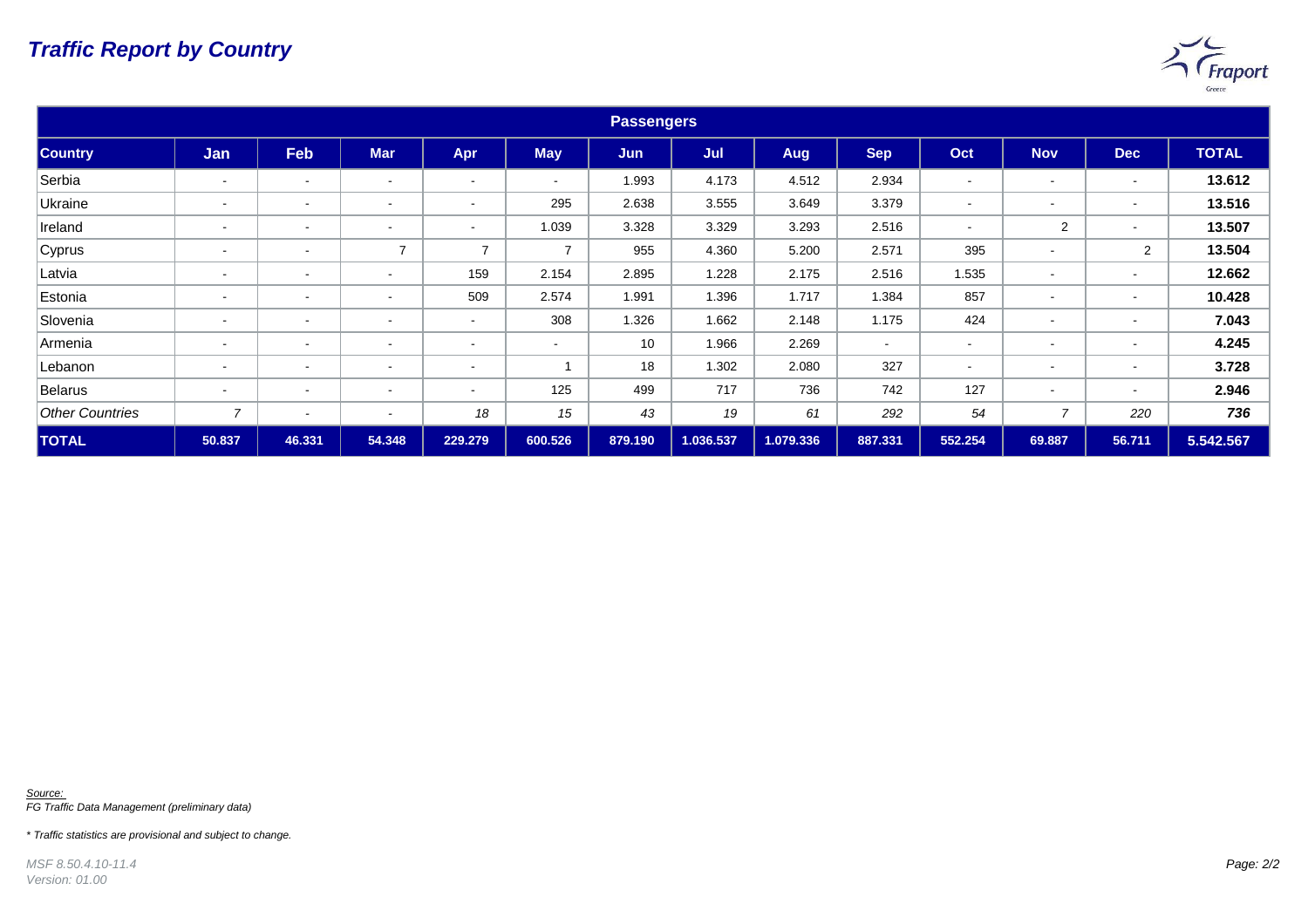

## **Rodos Airport "Diagoras"**

**Reporting Period: January - December 2019**

| <b>Flights</b>        |                          |                          |                          |                |            |     |     |     |            |     |                |            |              |
|-----------------------|--------------------------|--------------------------|--------------------------|----------------|------------|-----|-----|-----|------------|-----|----------------|------------|--------------|
| <b>Country</b>        | Jan                      | Feb                      | <b>Mar</b>               | Apr            | <b>May</b> | Jun | Jul | Aug | <b>Sep</b> | Oct | <b>Nov</b>     | <b>Dec</b> | <b>TOTAL</b> |
| <b>Great Britain</b>  | $\mathbf{3}$             | $\sim$                   | $\overline{c}$           | 178            | 718        | 876 | 944 | 954 | 839        | 632 | 55             | $\sim$     | 5.201        |
| Germany               | $\overline{1}$           | $\blacksquare$           | $\overline{\phantom{a}}$ | 232            | 657        | 784 | 834 | 874 | 808        | 824 | 30             | $\sim$     | 5.044        |
| Greece                | 503                      | 432                      | 516                      | 609            | 720        | 812 | 905 | 914 | 780        | 670 | 512            | 508        | 7.881        |
| Sweden                | $\blacksquare$           | $\blacksquare$           | $\blacksquare$           | 73             | 253        | 317 | 306 | 303 | 291        | 147 | 21             | $\sim$     | 1.711        |
| Israel                | $\overline{1}$           | 5                        | 9                        | 170            | 136        | 263 | 344 | 406 | 287        | 251 | $\overline{2}$ | 10         | 1.884        |
| Italy                 | $\blacksquare$           | $\mathbf 1$              | $\overline{2}$           | 32             | 61         | 266 | 450 | 590 | 280        | 60  | $\mathbf 1$    | 2          | 1.745        |
| Poland                | $\overline{1}$           | $\overline{\phantom{a}}$ | $\overline{1}$           | 41             | 163        | 254 | 286 | 290 | 289        | 96  |                | $\sim$     | 1.421        |
| Russia                | $\sim$                   | $\sim$                   | $\overline{a}$           | 22             | 150        | 248 | 250 | 250 | 249        | 137 | 5              | $\sim$     | 1.311        |
| France                | $\blacksquare$           | $\blacksquare$           | $\blacksquare$           | 127            | 192        | 225 | 234 | 229 | 209        | 124 | 16             |            | 1.356        |
| Netherlands           | $\blacksquare$           | $\blacksquare$           | $\blacksquare$           | 76             | 161        | 162 | 204 | 220 | 154        | 128 |                | $\sim$     | 1.105        |
| Finland               | $\sim$                   | $\blacksquare$           | $\blacksquare$           | 93             | 189        | 159 | 120 | 133 | 171        | 161 | -1             |            | 1.027        |
| Norway                | $\overline{\phantom{a}}$ | $\blacksquare$           | $\overline{1}$           | 15             | 91         | 182 | 235 | 175 | 130        | 85  | $\sim$         |            | 914          |
| <b>Czech Republic</b> | $\blacksquare$           | $\blacksquare$           | $\overline{1}$           | $\overline{2}$ | 62         | 228 | 251 | 253 | 246        | 75  |                | 2          | 1.120        |
| Denmark               | $\blacksquare$           | $\sim$                   | $\mathbf{r}$             | 28             | 113        | 181 | 238 | 181 | 154        | 100 | $\overline{2}$ | $\sim$     | 997          |
| Belgium               | $\blacksquare$           | $\blacksquare$           | $\blacksquare$           | 52             | 154        | 173 | 194 | 192 | 154        | 63  |                | $\,$       | 982          |
| Austria               | $\blacksquare$           | $\blacksquare$           | $\overline{2}$           | 22             | 105        | 190 | 186 | 192 | 180        | 78  | $\overline{2}$ | $\sim$     | 957          |
| Switzerland           | $\blacksquare$           | $\blacksquare$           | $\blacksquare$           | 6              | 52         | 97  | 110 | 114 | 99         | 100 |                |            | 578          |
| Slovakia              | $\blacksquare$           | $\blacksquare$           | 2                        | $\blacksquare$ | 5          | 70  | 92  | 89  | 78         | 14  |                | $\sim$     | 350          |
| Hungary               | $\overline{\phantom{a}}$ | $\overline{\phantom{a}}$ | $\blacksquare$           | $\blacksquare$ | $\sim$     | 33  | 66  | 62  | 47         | 3   |                |            | 211          |
| Lithuania             | $\blacksquare$           | $\blacksquare$           | $\blacksquare$           | 8              | 23         | 28  | 18  | 20  | 24         | 18  |                |            | 139          |
| Luxembourg            | $\blacksquare$           | $\blacksquare$           | $\blacksquare$           | $\overline{7}$ | 19         | 20  | 24  | 31  | 25         | 17  |                | ۰          | 143          |
| Romania               | $\overline{a}$           | $\overline{1}$           | $\mathbf 1$              | $\overline{2}$ | 3          | 29  | 40  | 32  | 29         | 6   |                |            | 143          |

*Source:* 

*FG Traffic Data Management (preliminary data)*